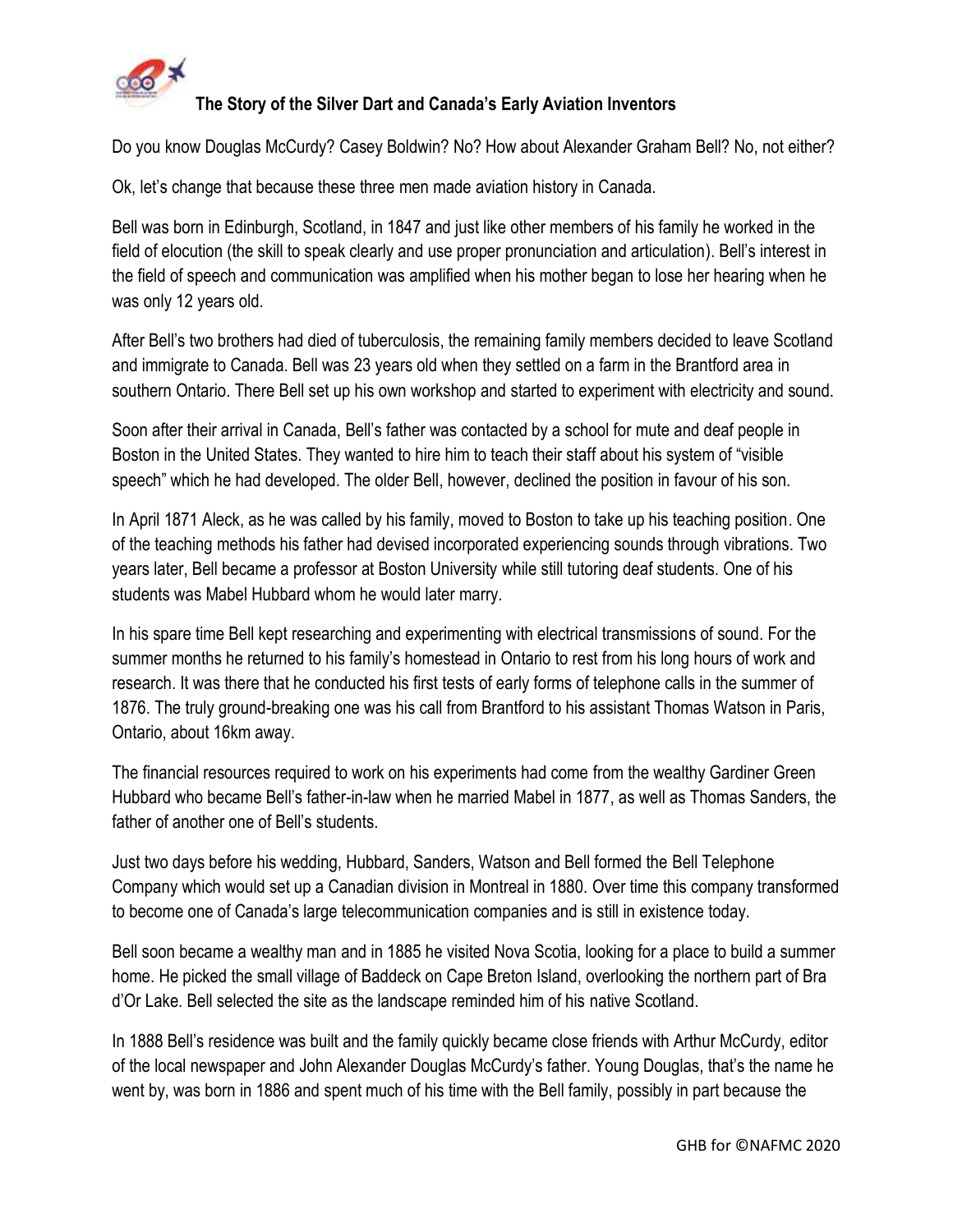Bells had lost their two sons as infants. They even offered to adopt Douglas whose mother had died in childbirth when he was two years old but the family declined.

With the telephone invented, Alexander Bell turned to another project. He began working with flying objects as he was convinced that it should be possible to create a machine that could carry a person through the air. Many of Bell's early inventions were kites of different sizes and shapes. McCurdy helped out in Bell's laboratory and was quite inspired by Bell, so much so that the latter paid for Douglas to move to Ontario and to study mechanical engineering despite his young age of 16.

Four years later, when Douglas graduate from the University of Toronto, he convinced his friend and fellow student Frederick "Casey" Baldwin, born in Toronto in 1882, to accompany him home to Baddeck. They soon started to work with Bell on flying machines that could carry a person. They invited American Glenn Curtiss, an American who had expertise in building light, compact engines, to join their team. While Canada showed little interest in flying machines, the United States war department saw great potential in the idea of flying objects that could carry a person, such as balloons and kites. Bell had long become a US citizen and due to his fame also had contacts in high circles. In fact, Bell had the ear of President Theodore Roosevelt who seconded Lt Thomas Selfridge, a member of the United States Army and an expert in aeronautics, to Bell's team.

Soon several machines were built and experimented with. Some test flights took place in Cape Breton, others around the village of Hammondsport in New York State where Glenn Curtiss' engine company was located. In 1908 the team was finally ready to try a flying machine with an engine, the Red Wing, named after is wings that were covered by red silk. Although this plane was chiefly the design of Lt Thomas Selfridge, it was Casey Baldwin who sat at the controls when the plane took off from frozen Lake Keuka for its first flight on March 12, 1908. Casey had just become the first Canadian to fly a motorized aircraft.

In the early days, flight was not without danger though, and many experimental flights lead to accidents and destroyed planes. In September 1908 Lt Selfridge was the passenger in a demonstration flight made by Orville Wright, one of the famous Wright brothers who were the first men to fly a motor-operated airplane just a few years before Bell's team. The demonstration ended in tragedy as Selfridge got killed and Orville Wright severely injured.

The following winter, Bell's remaining team returned to Canada and on February 23 1909, the Silver Dart was dragged out to Bras d'Or Lake in front of Bell's home in Baddeck. Once again, a lake's frozen surface was chosen as the plane's runway. McCurdy had already flown the Silver Dart a few times in experiments and he was excited to do it again, but this time in front of his hometown friends and neighbours.

When the Silver Dart took off, it was McCurdy's time to make history by being the first to fly a powered aircraft in Canada. He flew at a height of about 9 meters, covering about 800 meters at a speed of 65km/h.

With its mission accomplished, Glenn Curtiss left the team to pursue his own aviation interests. Baldwin and McCurdy, supported by an aging Bell, continued their experiments and founded a new company. Their new experimental designs were called the Baddeck 1 & 2 which they planned to pitch to the Canadian